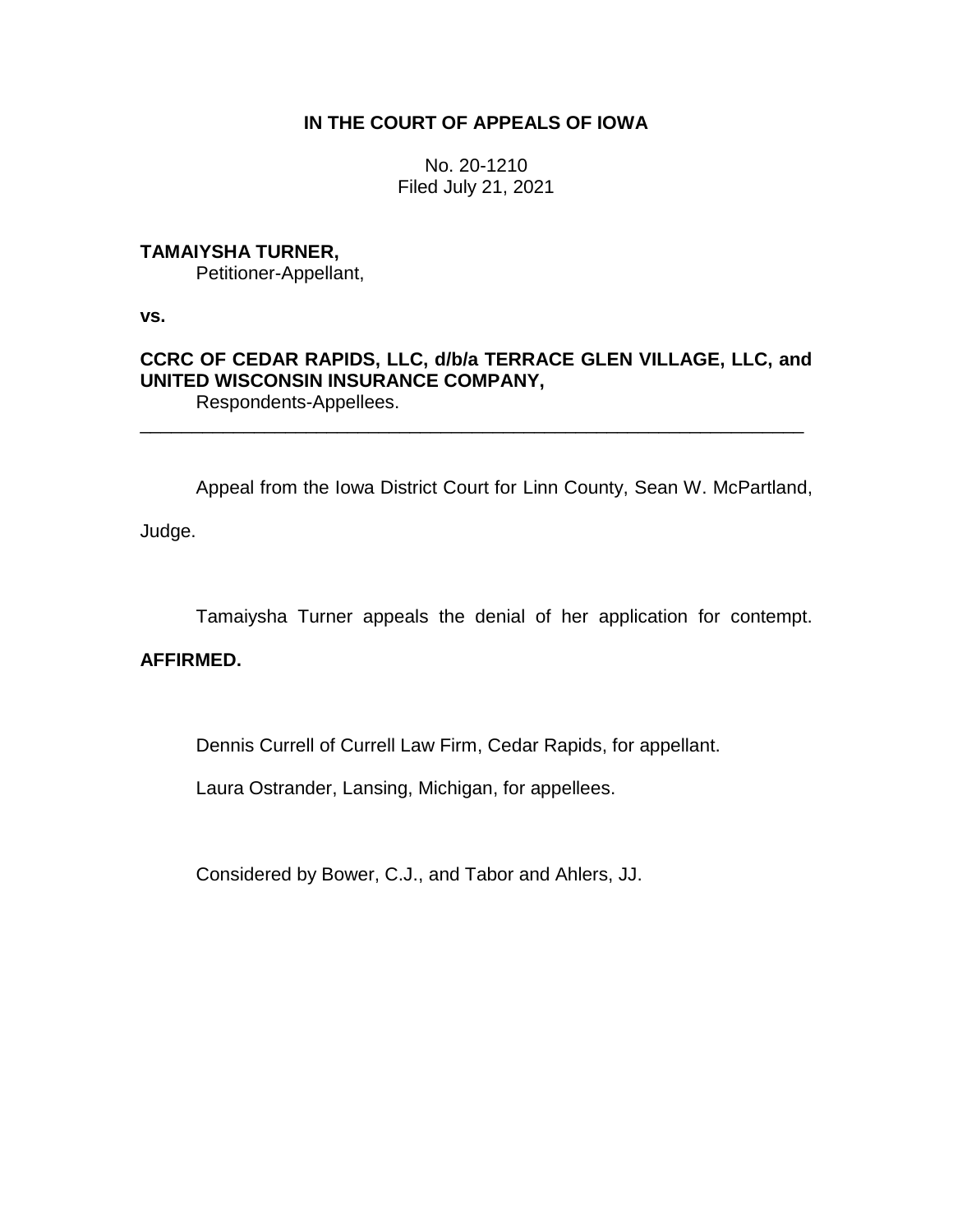#### **AHLERS, Judge.**

 $\overline{a}$ 

Tamaiysha Turner obtained an administrative order for alternate medical care in her workers' compensation proceeding against CCRC of Cedar Rapids, LLC, d/b/a Terrace Glen Village, LLC, and its insurer, United Wisconsin Insurance Co. (collectively, CCRC). Upon Turner's application, the district court later entered this administrative order as a court judgment in January 2020 pursuant to Iowa Code section 86.42 (2020).

About three weeks later, Turner filed an application seeking to hold CCRC in contempt, alleging CCRC refused to authorize her prescription medication in violation of the earlier order and judgment for medical care. 1 After a hearing, the court rejected Turner's application. The court found testimony from CCRC's witness, Turner's claim representative, "that the mistake was unintentional, and the fact that the mistake was corrected promptly, belies any notion that the mistake reflected contempt of the Court's prior order." The court also rejected Turner's post-trial motion to reconsider, enlarge, and amend. Turner appeals.

First, Turner claims the district court erred by naming the wrong employer in its order denying her contempt application. Turner filed her application for contempt naming "CCRC of Cedar Rapids, LLC, d/b/a Terrace Glen Village" as the employer—the same employer named in the district court's order entering the

2

<sup>&</sup>lt;sup>1</sup> The record shows Turner submitted a prescription to her pharmacist on Wednesday, but it was not filled because it was not authorized. Turner resubmitted the prescription two days later, on Friday, and it was rejected again for not being authorized. Turner filed her contempt application that same day. The following Monday morning, the employer's claim representative handling Turner's claim took the steps to authorize the filling of the prescription and Turner was able to fill it that same day. CCRC asserts the delay was a result of a mistake. Turner asserts it was intentional failure to follow the court's alternate medical care order.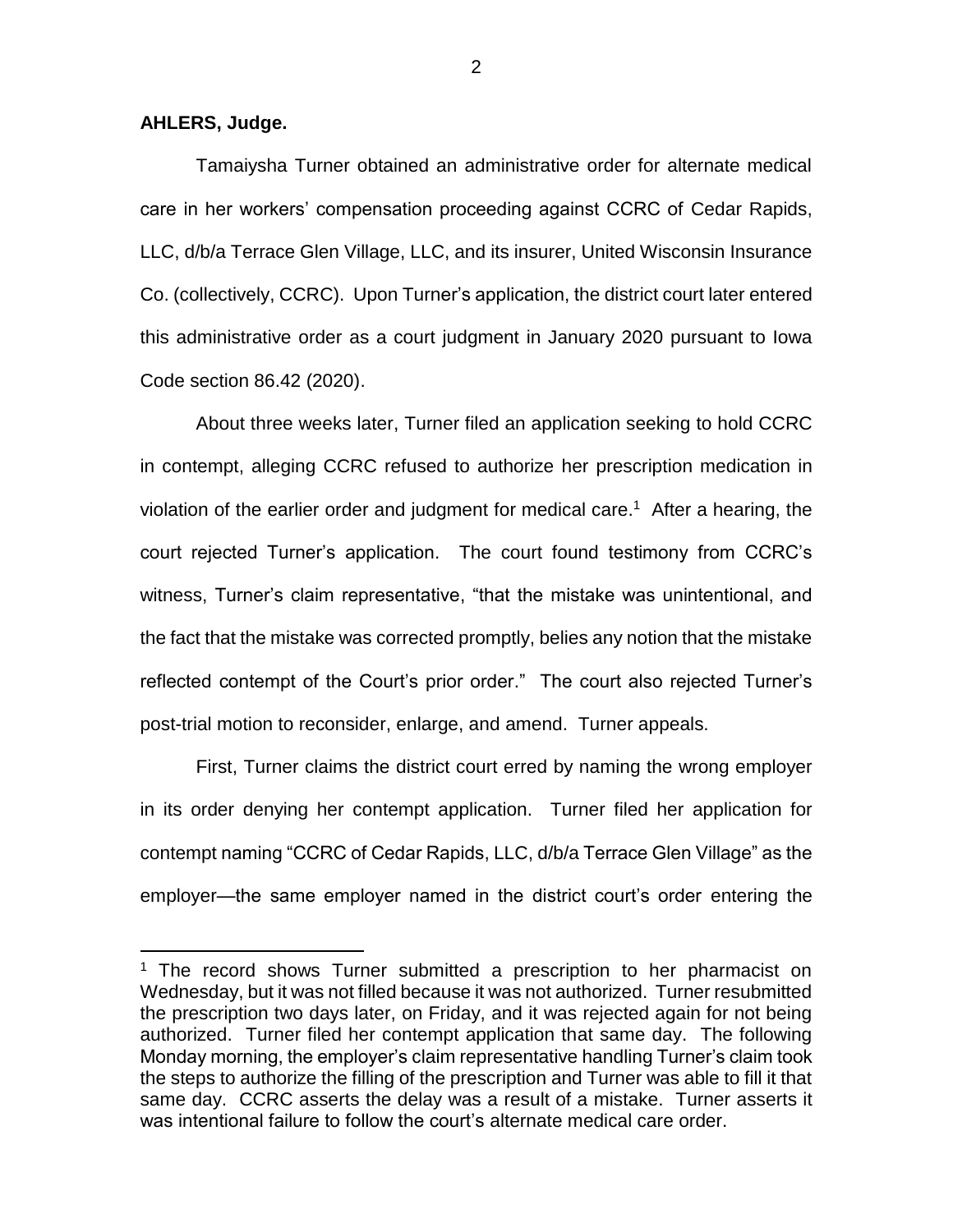workers' compensation commissioner's alternate medical care decision as a district court judgment. Throughout the proceeding before the district court, including the action to enter the judgment and the contempt proceedings, the attorney representing CCRC identified the employer as "CCRC of Grimes, LLC, d/b/a Kennybrook Village."<sup>2</sup> Presumably relying on CCRC's filings, the court named the employer "CCRC of Grimes, LLC, d/b/a Kennybrook Village" in its ruling rejecting Turner's contempt application, including changing the original caption of the case in doing so. $3$ 

As to the name problem, although CCRC never sought to substitute parties or otherwise claim Turner named the wrong employer in her contempt application, there was no apparent attempt to mislead anyone. At the hearing, the district court confirmed that defense counsel represented "the defendant/employer CCRC of Cedar Rapids, LLC, d/b/a Terrace Glen Village." CCRC fully defended the substance of Turner's allegations, including presenting testimony from the claim

 $\overline{a}$ 

<sup>&</sup>lt;sup>2</sup> In a filing responding to a motion on appeal, the employer explained the confusion over the name comes from the fact that the workers' compensation insurance policy at issue names "CCRC of Grimes, LLC, d/b/a Kennybrook Village," as the primary insured, with "CCRC of Cedar Rapids, LLC, d/b/a Terrace Glen Village," named as an additional insured. In spite of any misstatement or confusion of which CCRC entity was involved in the proceedings, counsel for CCRC asserts that, at all times, she has been defending CCRC of Cedar Rapids, LLC, d/b/a Terrace Glen Village, with regard to Turner's claims before the workers' compensation commissioner, this district court proceeding, and other district court proceedings not involved in this appeal.

 $3$  The caption of the district court's ruling denying Turner's contempt application lists the employer as "CCRC of Grimes, LLC, d/b/a Kennybrook Village," the insurer as "United Wisconsin Insurance Co.," and the respondent as "Leia Lynn Gifford." No explanation has been provided by the court or the parties where the name Leia Lynn Gifford came from or how it applies to this case. On appeal, CCRC does not challenge Turner's claim that the employer's name is properly CCRC of Cedar Rapids LLC, d/b/a Terrace Glen Village.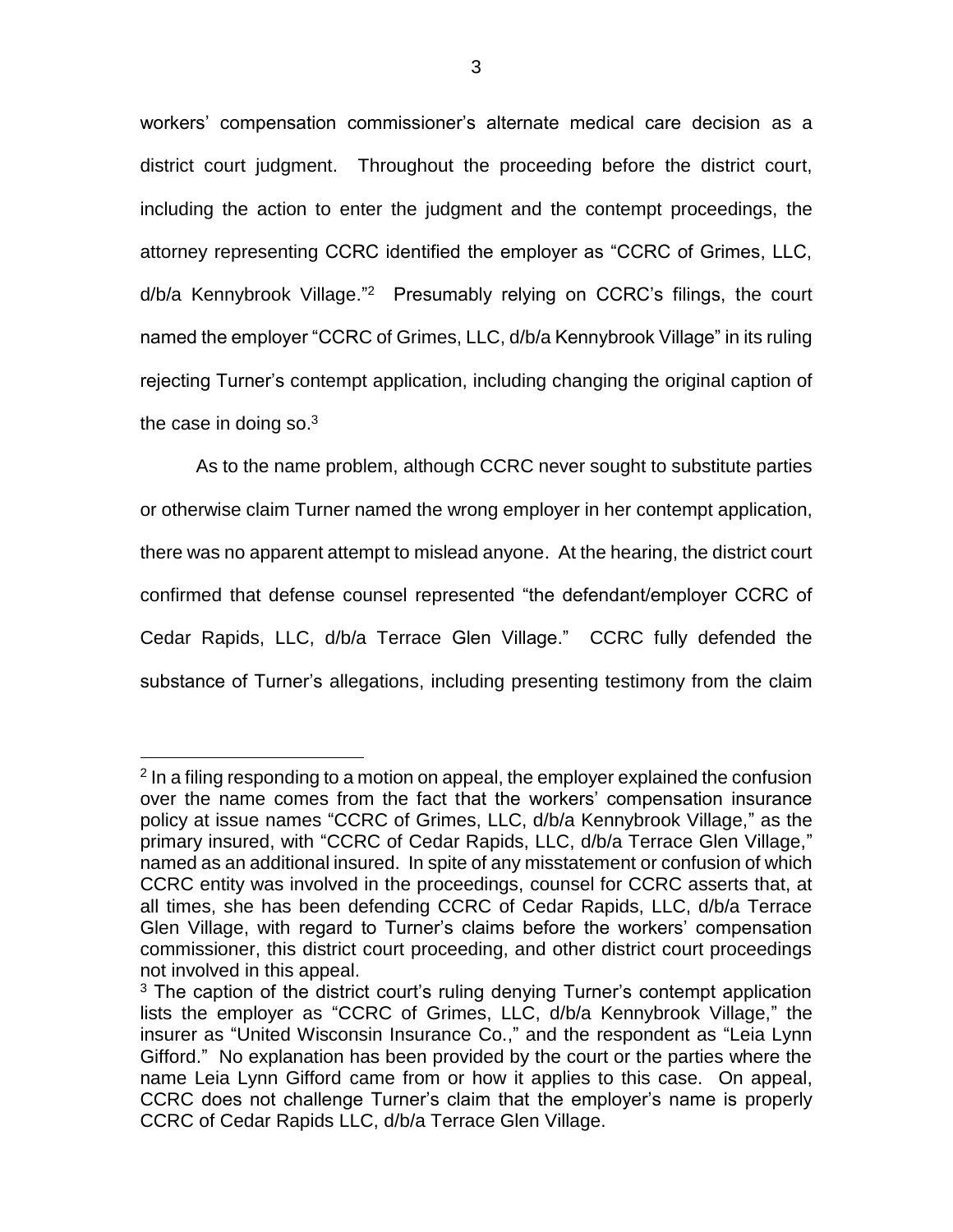representative for Turner's worker's compensation claim. We also note Turner never sought to clarify any discrepancies in the employer's name on the record during the contempt hearing before the district court.

The nature of Turner's claimed error is unclear. Turner seems to assert that, due to the name issue, the proper CCRC entity did not appear at or defend the contempt action, so contempt should have been entered by default. A party that fails to file an answer may be subject to a default judgment, but Turner never requested a default judgment against CCRC by claiming the employer failed to file an answer or on any other basis. *See* Iowa Rs. Civ. P. 1.971–.977. Turner seems to argue her belief the employer did not appear in this action requires the court to enter judgment in her favor, but she provides no authority to support her claim. *See* Iowa R. App. P. 6.903(2)(g)(3) ("Failure to cite authority in support of an issue may be deemed waiver of that issue."). Furthermore, any error arising from the employer's identity is not preserved for our review because Turner did not question the employer's identity until her post-trial ruling. *See Mitchell v. Cedar Rapids Cmty. Sch. Dist.*, 832 N.W.2d 689, 695 (Iowa 2013) ("It is well-settled that a party fails to preserve error on new arguments or theories raised for the first time in a [post-trial] motion."). Turner asserts she could not raise the employer's identity as an issue until the court's ruling named "CCRC of Grimes, LLC, d/b/a Kennybrook Village" as the employer, but CCRC has consistently listed "CCRC of Grimes, LLC, d/b/a Kennybrook Village" as the employer on its filings, making the employer's identity a potential issue throughout the proceeding. We find no reversible error relating to the identity of the employer.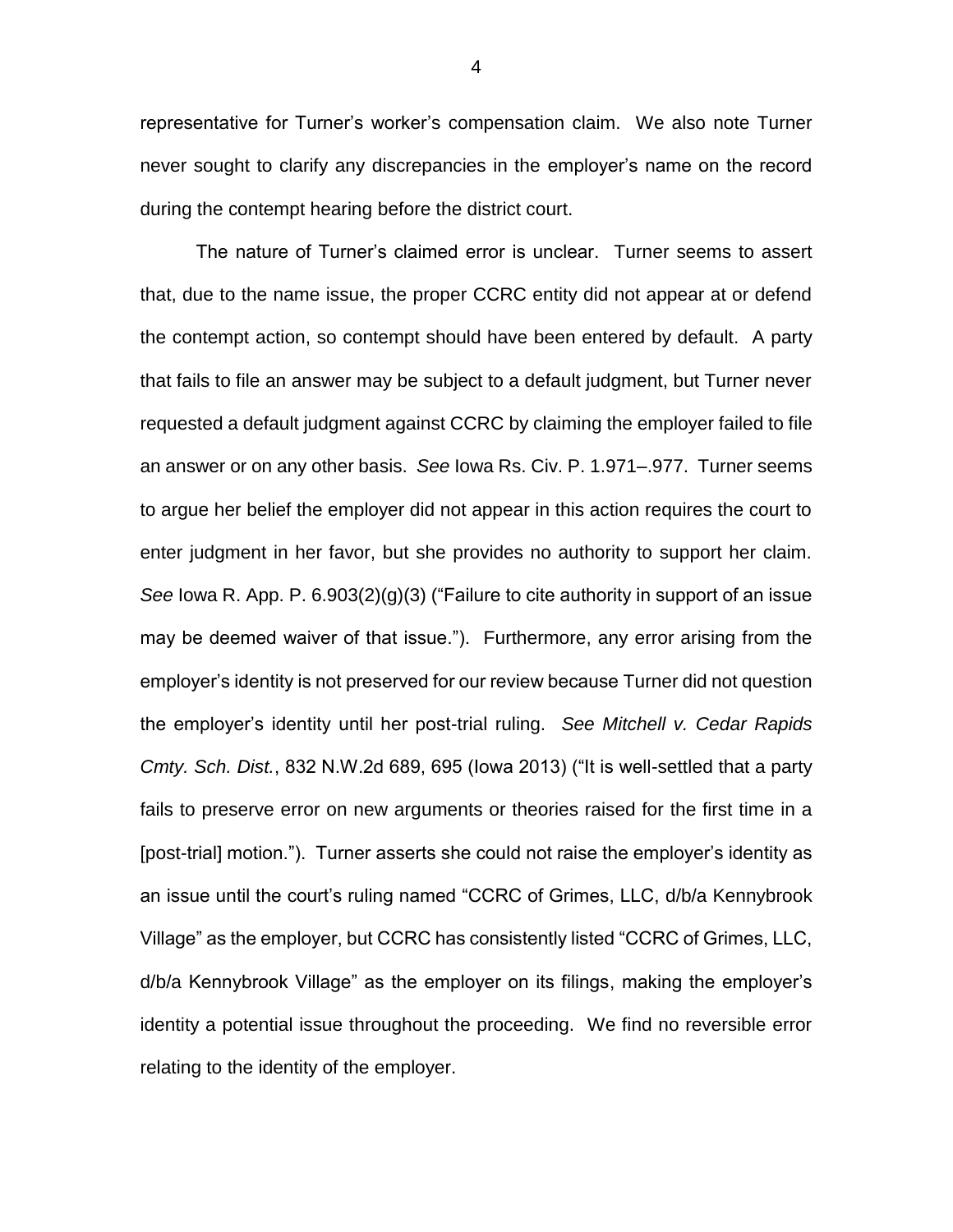Second, Turner claims the district court violated her right to due process by entering judgment for an employer she did not name in her petition. Again, Turner provides no authority to support her due process claim. She also failed to preserve error on her due process claim because she never raised a due process claim before the district court, including in her post-trial motion. *See Meier v. Senecaut*, 641 N.W.2d 532, 537 (Iowa 2002) ("It is a fundamental doctrine of appellate review that issues must ordinarily be both raised and decided by the district court before we will decide them on appeal.").

Third, Turner argues the district court applied the wrong standard in its contempt analysis. Turner quotes *Amro v. Iowa District Court* for the standard in claims of contempt:

Contempt is sufficiently shown if some of the default was willful. In this context, a finding of willful disobedience requires evidence of conduct that is intentional and deliberate with a bad or evil purpose, or wanton and in disregard of the rights of others, or contrary to a known duty, or unauthorized, coupled with an unconcern whether the contemner had the right or not.

429 N.W.2d 135, 140 (Iowa 1988) (citations and internal quotation marks omitted).

Turner asserts the district court only examined CCRC's intent and did not consider whether CCRC acted "contrary to a known duty" or with "unconcern whether the contemner had the right or not." *Id*. However, the court explicitly rejected Turner's argument that the record showed CCRC's conduct "was 'intentional and deliberate with a bad or evil purpose, or wanton and in disregard of the rights of others, or contrary to a known duty, or unauthorized, coupled with an unconcern whether the contemnor had the right or not.'" (Quoting *In re Marriage of Jacobo*, 526 N.W.2d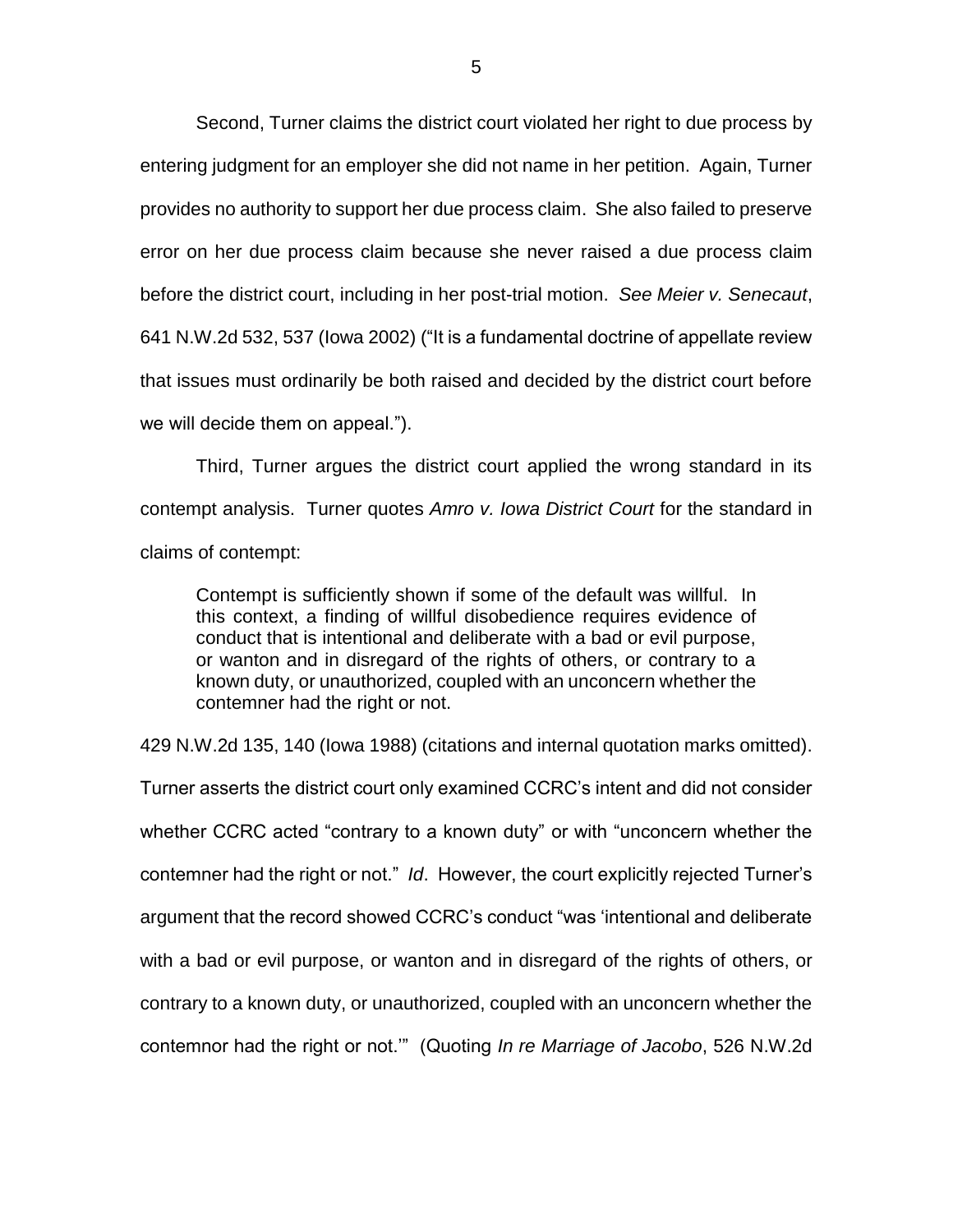859, 866 (Iowa 1995).) Our review of the court's ruling shows it applied the proper standard in rejecting Turner's application, and we find no error in its analysis.<sup>4</sup>

Fourth, Turner argues the district court should have admitted several of her proposed exhibits. The court rejected these proposed exhibits after Turner acknowledged they "all pertain to different treatment separate from the denial of this particular" prescription. Nevertheless, Turner asserts the exhibits should be admitted as character evidence showing CCRC's wrongful pattern of denying her treatment.<sup>5</sup> *See* Iowa R. Evid. 5.404(b)(2) (stating evidence of prior bad acts is

 $\overline{a}$ <sup>4</sup> To the extent Turner challenges the district court declining to hold CCRC in contempt, we find no abuse of discretion in its ultimate conclusion. *See In re Marriage of Swan*, 526 N.W.2d 320, 327 (Iowa 1995) (reviewing a decision to not hold a party in contempt and finding "the trial court here had broad discretion and 'unless this discretion is grossly abused, the [trial court's] decision must stand'" (alteration in original) (quoting *State v. Lipcamon*, 483 N.W.2d 605, 607 (Iowa 1992)).

<sup>&</sup>lt;sup>5</sup> It does not appear Turner preserved error on this claim. The district court's ruling excluded evidence. Ordinarily, to preserve error on a claim that evidence was improperly excluded, the party claiming error must make an offer of proof to give the district court a more adequate basis for its evidentiary ruling and to make a meaningful record for appellate review. *See Brooks v. Holtz*, 661 N.W.2d 526, 529 (Iowa 2003). Turner did not make an offer of proof and the exhibits at issue are not part of our record, so we are unable to review them. Ordinarily, this would preclude review of this issue, as it is Turner's burden to provide the necessary record to address the issues she raises. *See Jones v. Glenwood Golf Corp.*, 956 N.W.2d 138, 143 n.1 (Iowa 2021) ("It is the appellant's burden to provide the record supporting its legal argument."). However, the choice of words by the district court may have contributed to confusion on this issue. After sustaining the objection to the exhibits, the district court noted the exhibits were uploaded electronically as proposed exhibits. While noting they would not be received, the court stated "they're a part of the record." In stating the exhibits were "part of the record," it is possible the district court only meant they were available for the court's viewing, but it is also possible the statement misled Turner into believing the exhibits were part of the record for appeal, when, in fact, they were not. Due to this confusion and the fact the record gives us some indication of the content of the exhibits, we will bypass the error-preservation issue. *See Brooks*, 661 N.W.2d at 529 (noting an offer of proof is not required when the substance of the evidence was apparent from the context).